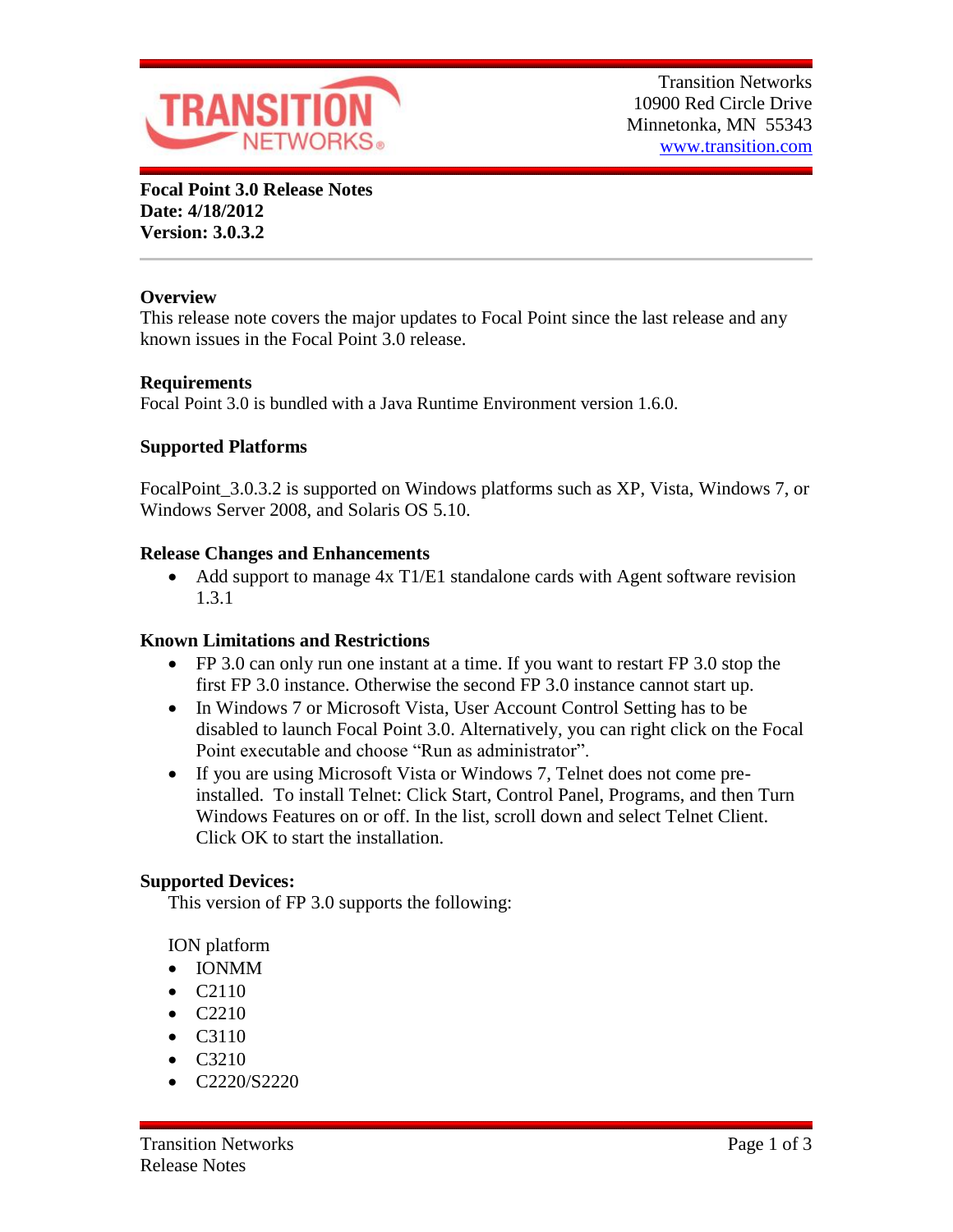

Transition Networks 10900 Red Circle Drive Minnetonka, MN 55343 www.transition.com

- C3221/S3221
- C3230/S3230
- C3231/S3231
- $\bullet$  C6210
- C6120
- C6121
- $\bullet$  C6110
- C6111

Point System Platform:

- CPSMC0200
- CPSMC0800
- CPSMC1300
- CPSMC1800
- CPSMC1900
- CPSMM100
- CPSMM200
- CFETF100
- CGETF100
- CSETF100
- CETTF100
- CSDTF100
- CBFTF100
- CPSMP100
- CPSMP110
- CPSVT100
- CFMFF100
- CFETF105
- CEMTF100
- CAPTF100
- CETCT100
- CPSLD100
- CDFTF100
- CGFEB100
- CBFTF150
- CFETF205
- $\bullet$  CRS2F100
- CRS4F100
- CMEFG100
- CVIDF100
- CCSCF100